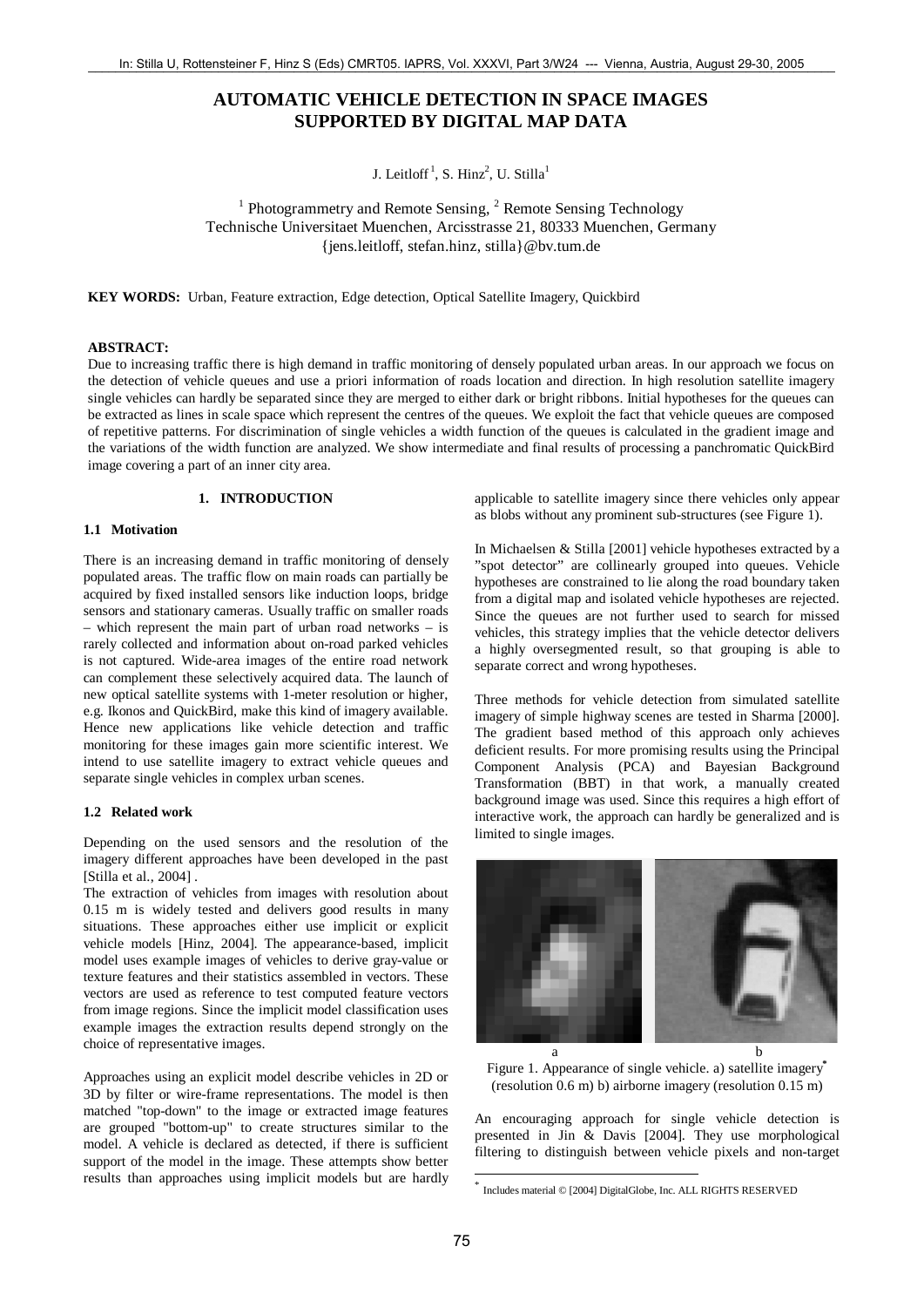pixels similar to vehicles. Then a morphological shared-weight neural network is used for extraction. The approach achieves high completeness and correctness but is not especially designed to extract of vehicles in queues or parking lots.

The latter approaches are designed for a resolution coarser than 0.5 m and limit their search space to roads and parking lots using GIS information. By this, the number of false alarms is significantly decreased.

### **1.3 Overview**

Figure 2 shows the overall design of our approach which is separated into three processing stages. In the pre-processing (red) a simulated GIS is used to determine Regions of Interest (ROI) in the panchromatic satellite imagery. Afterwards we use a differential geometric approach to extract initial hypotheses of the queues as lines (green). From these hypotheses we try to determine single vehicles trough analyzing the width profile of the queues calculated from the gradient image (blue). Please note that the procedure is similar to human interpretation. This means that the hypotheses generation is based on coarse and global information while for verification and refinement use details and context information is utilized.



Figure 2. Overall structure

We show the results on a panchromatic QuickBird image covering a part of an inner city area (Figure 3). This work presented here is only the first implementation of a more comprehensive vehicle detection approach for complex urban scenes, which will combine global and local vehicle features for extraction. Hence, the primary objective of this work is to implement and test robust algorithms with high correctness, while less emphasis is put on the achieved completeness.

# **2. QUEUE DETECTION**

In this section the steps implemented so far are described. In section 2.1 the used model will be presented. Section 2.2 describes the extraction of vehicle queues using sophisticated line extraction. Then a number of attributes are calculated (section 2.3). Finally, the attributes are analyzed and checked for consistency to verify or falsify single vehicle hypotheses (section 2.4).



Figure 3. Urban satellite scene of the inner city of Munich<sup>\*</sup>

#### **2.1 Model of vehicle queues**

The used model is similar to Hinz [2004]. But since this model is designed for aerial images with higher resolution we use less features. In our model a vehicle queue is defined as ribbon with following features:

- It must have sufficient length, almost constant width and low curvature (Figure 4a).
- It shows repetitive pattern (Figure 4b), which are also recognizable in the width behaviour.
- It is represented as line in scale space (Figure 4c).



a) model b) original image c) smoothed image Figure 4. Vehicle queue model

#### **2.2 Differential geometric line extraction**

Since many of the involved image processing algorithms depend on the contrast of the queues, image enhancement seems to be useful. In our case the gray value ranges which contain less information (e.g. overexposed areas) are cut off. In doing so the image is scaled from the originally 11bit to 10bit.

To make use of a priori road information Regions of Interest (RoI) are derived from GIS data (shown in Figure 5 as white lines). In this case they are generated from a simulated GIS and

1

Includes material © [2004] DigitalGlobe, Inc. ALL RIGHTS RESERVED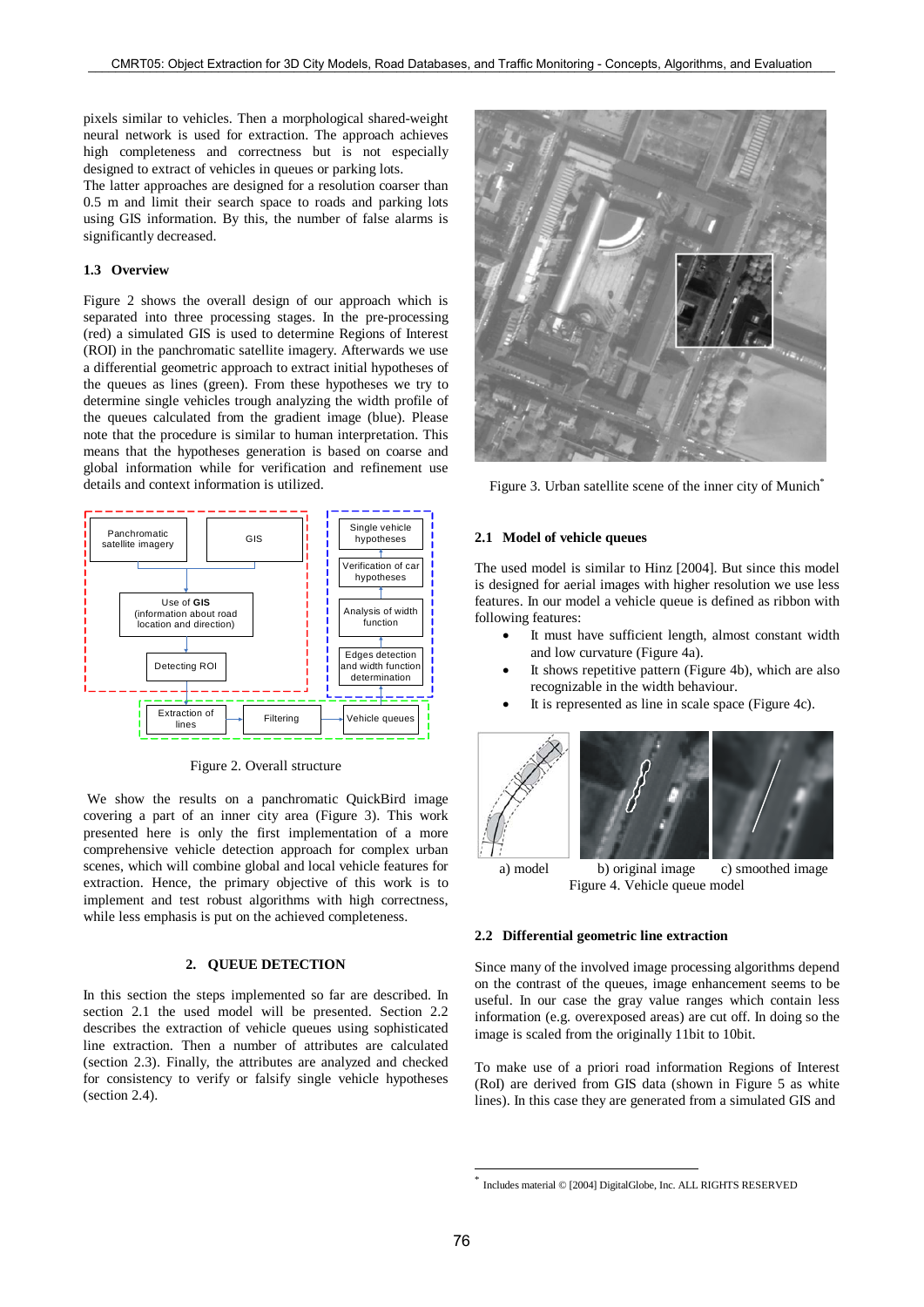

Figure 5. Regions of Interest<sup>\*</sup>

correspond to the road axes (black lines). Only in these areas, the vehicle detection is performed.

The line extraction uses the differential geometric approach of Steger [1998]. Parameters for the line detection are roughly chosen corresponding to vehicles geometry (vehicle width) and radiometry (expected contrast to road). Furthermore, the extraction is done for different scales of the image to allow varying vehicle widths. To support the line extraction algorithm we use the given road direction and filter the image morphologically with a directional rectangular structuring element. In doing so the queues are enhanced and substructures in bright cars are almost completely removed. We choose quite relaxed parameter values for line extraction thereby allowing for an oversegmentation, which leads to a huge number of false hypotheses but also nearly all promising hypotheses for vehicle queues. Figure 6 shows results for the extraction of bright (white) and dark (cyan) lines.

With this scheme queues consisting mainly of dark vehicles can be extracted better than bright ones since they shown better contrast to roads surfaces. Small gaps can be closed through union of collinear lines. A first filtering is done by testing the extracted line directions against the given road direction. Gray vehicles can not be extracted because they hardly emerge from their surroundings. Line extraction seems unsuitable for this special task.



Figure 6. Results of line extraction<sup>\*</sup>

#### **2.3 Determining queue width in the gradient image**

The width determination is done through detection of vehicle sides in the gradient image. The algorithm starts at the first point of a line and processes consecutively all following points of the line. A profile perpendicular to the line direction is spanned in each point. Afterwards the gray value in the gradient image is calculated by bilinear interpolation, thus, deriving the gradient amplitude function of the profile. The maximum value on either side of the vehicle queue is supposed to correspond with the vehicle boundary. The distance between the two maximum values is calculated with sub-pixel accuracy and gives the queue width. If no maximum is found the gaps are closed by linear interpolation after width determination. Figure 7 illustrates the algorithm for width calculation and Figure 8 shows the result of width extraction (white) after a first filtering of the lines showing in Figure 6 (cyan).



Figure 7. Concept of queue width determination

l

Includes material © [2004] DigitalGlobe, Inc. ALL RIGHTS RESERVED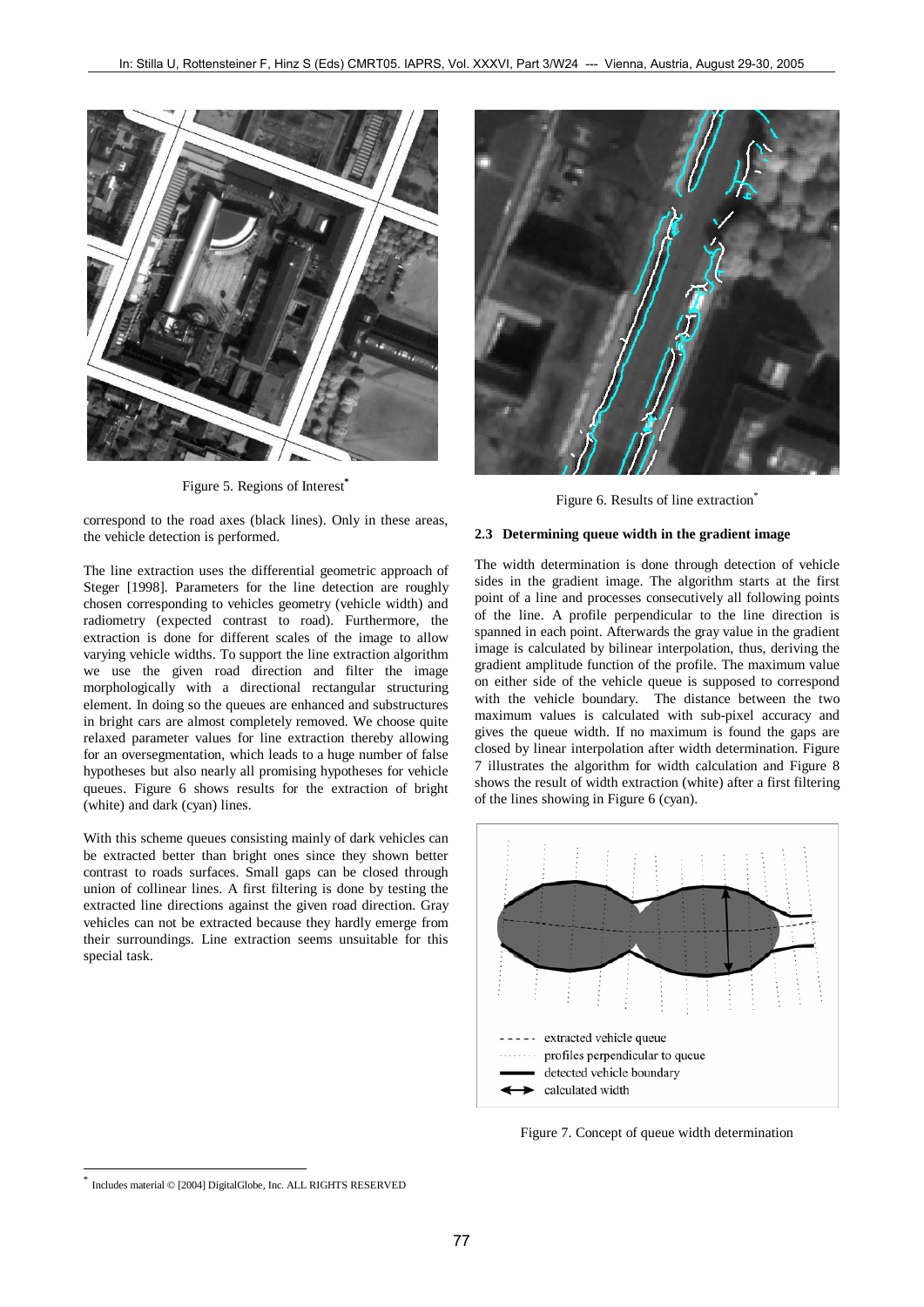

Figure 8. Width extracted from gradient image**\***

One can see that most edges correspond to vehicle sides. However, since the gradient image has quite weak contrast, edges extraction delivers also some irregularities, i.e. noisy boundaries. Therefore smoothing of the extracted edges is useful to reduce the number of outliers.

Usually the irregularities are caused by other strong edges nearby the vehicle queue. In future implementations we intend to detect such outliers by a more sophisticated shape analysis of the boundary functions.

#### **2.4 Separating queues into single vehicles**

To find single vehicles, we use the knowledge that vehicle queues are characterized by significant repetitive patterns caused by gaps between single vehicles. This means that the extracted width function also shows significant variations (Figure 9). Maximum values in this function approximately are assumed to represent the centres of single vehicles and minimum values represent gaps between two vehicles in the queue.



 $\overline{a}$ 

We define the following parameters:

 $v_{\text{min}}$  ... minimum length of a single vehicle and search interval vmax ... maximum length of a single vehicle and search interval  $l_{min}$  ... position of the minimum width within search interval lmax ... position of the maximum width within search interval d ... distance between  $l_{min}$  and  $l_{max}$ 

 A vehicle hypothesis is generated if the following condition is fulfilled:

$$
\frac{v_{\text{min}}}{2} \leq d \leq \frac{v_{\text{max}}}{2}
$$

Summarizing this algorithm, the task is to find local maxima and minima in the noisy width function and place the vehicle positions in such a way that vehicle hypotheses do not overlap. Figure 10 shows the principal concept of the width analysis.

The analysis starts at the first point of the width function and is completed if the last point is included in the current search interval.

It is possible that more than one hypothesis is found for a vehicle. This is caused by two or more maxima in the width function within the vehicle. Therefore we control the space between two hypotheses not to fall below a certain minimum distance. If more than one hypothesis is found we verify the hypothesis with the highest maxima in the width function.

After a hypothesis has been generated we use the contrast of the vehicle and the adjacent road surface for a simple verification (Figure 11). Here the difference of the median gray values of the inner and the outer region is calculated.



Figure 10. Concept of width function analysis

Includes material © [2004] DigitalGlobe, Inc. ALL RIGHTS RESERVED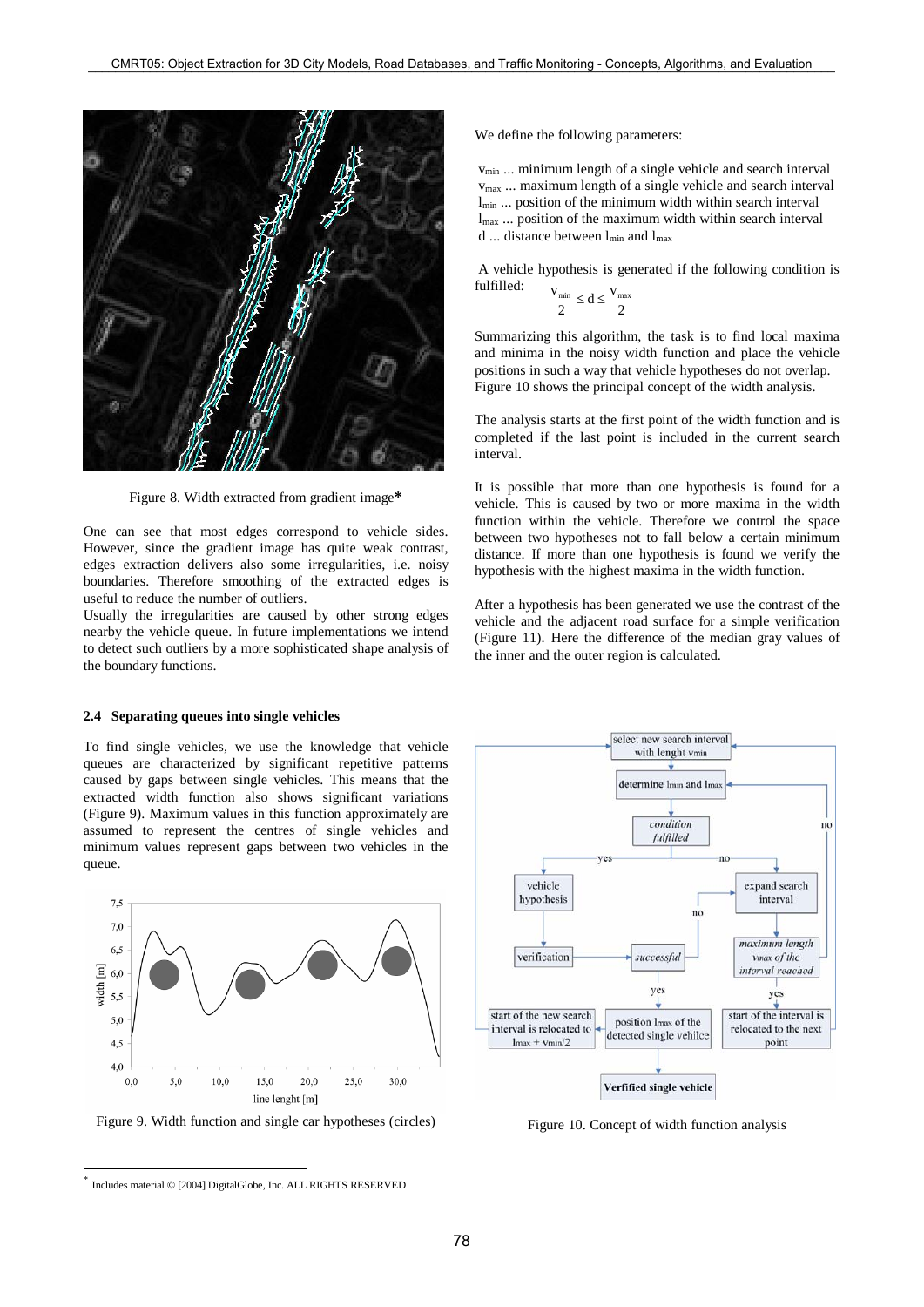

Figure 11. Verification

#### **3. RESULTS**

The performance of our implementation up to now has been tested on panchromatic QuickBird data with approximately 60 cm ground sampling distance. We evaluate the results of our approach using the well-known criteria "correctness" and "completeness". They are defined as follows:

$$
correctness = \frac{TP}{TP + FP}
$$

$$
completeness = \frac{TP}{TP + FN}
$$

with TP true positives

FP false positives<br>FN false negatives

false negatives

With respect to a manually created reference, true positives are correct extracted single vehicles. False positives are misdetections and false negatives are vehicles which could not be extracted. Figure 12 shows examples of extracted vehicles. The cyan crosses are verified detected vehicles (TP) and the white crosses are misdetections (FP).

Table 1 shows the achieved completeness and correctness for bright and dark vehicles. In our reference data gray vehicles are also included. But as the line extraction is hardly suitable for theses vehicles, they are excluded from the evaluation.

| vehicle type | TP | FP | FN | correctness | completeness |
|--------------|----|----|----|-------------|--------------|
|              |    |    |    |             |              |
| dark         | 49 | 9  | 34 | 84,5 %      | 59,0 %       |
| bright       | Q  | C  | 27 | 81,8%       | 25,0 %       |
| both         | 58 |    | 61 | 84.1 %      | 48.7 %       |

Table 1. Evaluation of line extraction and width analysis



Figure 12. Extracted single vehicles<sup>\*</sup>

As mentioned above we are focussing on high correctness rather than completeness, since we want to test the algorithms' reliability. Hence, the correctness of about 82% is a promising result and underlines the importance of the analysis of the width functions – especially if we consider that only a very simple verification method is used at the moment. Concerning the completeness we obtain varying result. As supposed the line extraction and the verification works much better for dark vehicles, since they show higher contrast to the road surface. Despite of the promising correctness values, a maximum completeness of 59% underlines the necessity of further improvements.

Figure 13, 14 and 15 illustrate another example that shows the reason for the resulting high correctness and low completeness. In figure 13 it can be seen that nearly all vehicle are detected by the line extraction.

Due to the weak amplitudes in the gradient image not all vehicle edges could be extracted correctly (Figure 14). This strongly reduces the ability of the width function analysis to find correct hypotheses.

Figure 15 visualizes the final result for this image part. As anticipated the verification algorithm was able to reject all objects similar to vehicles. On the other hand it can also be seen that the completeness is quite low.

1 \*

Includes material © [2004] DigitalGlobe, Inc. ALL RIGHTS RESERVED